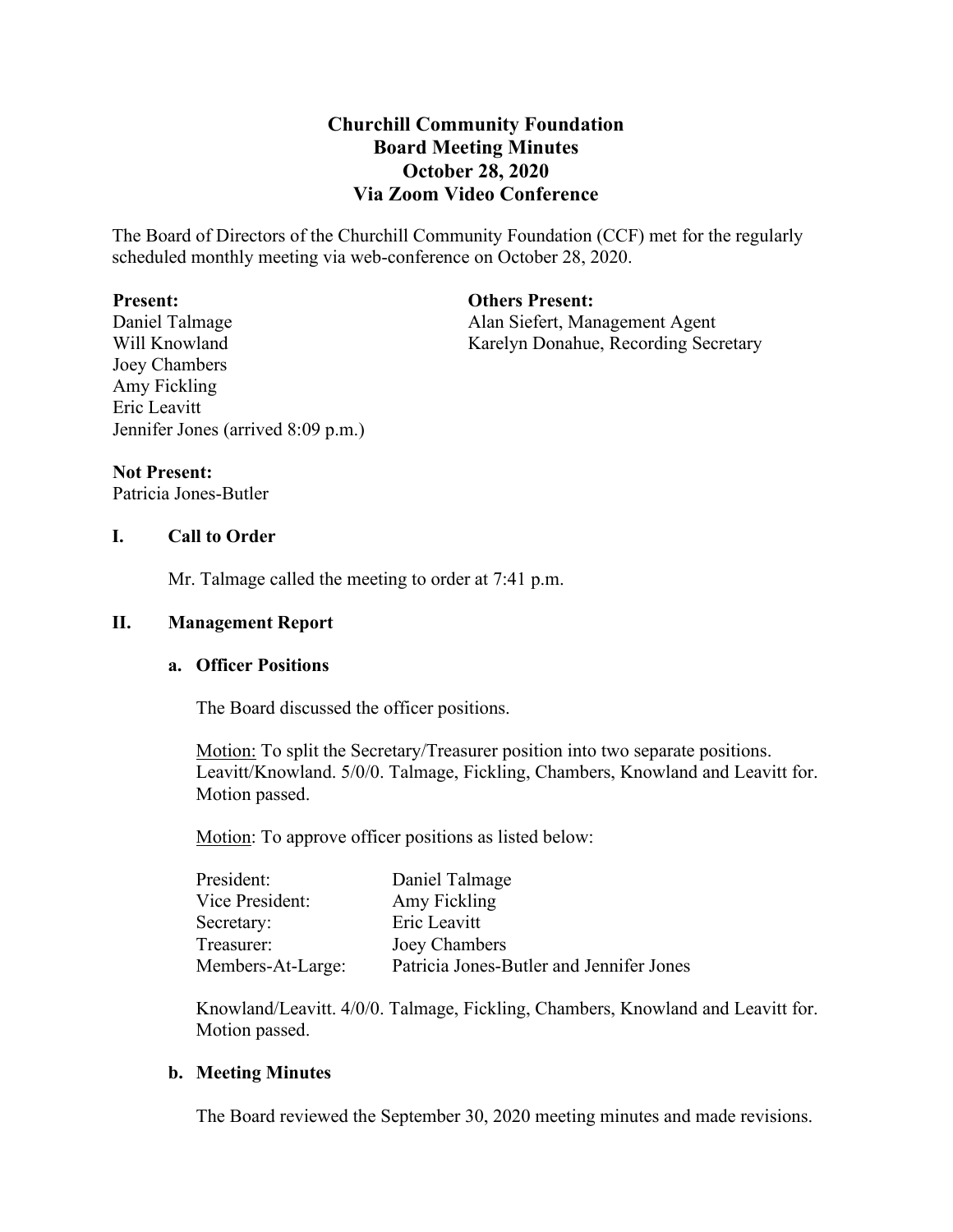Motion: To accept the September 30, 2020 meeting minutes as amended. Leavitt/Knowland. 5/0/0. Talmage, Fickling, Chambers, Knowland and Leavitt for. Motion passed.

# **c. Churchill East Village Mainstem**

Mr. Siefert updated the Board that he met with Bourn yesterday and they claimed to be halfway downstream, approximately 35% complete. Bourn has installed a temporary bridge and will be picking up the cost of removing any debris. Mr. Siefert reported that everything is going very well and that he is very pleased. The project is on schedule for target completion in mid-February.

# **d. Esprit Stream**

Mr. Siefert updated the Board that this item will continue to be tabled as nothing has been decided by the Esprit Board and that KCI has stated that this project does not need to be done immediately. Mr. Siefert reported that he will set up a meeting with KCI, Mr. Talmage, and himself to look at the stream.

# **e. Operating Checklist/Pending Projects**

The Board reviewed the operating checklist and pending projects with Mr. Siefert.

## **III. Old Business**

## **a. Hydrilla Control**

Mr. Siefert reported that the Aquatic Environmental Consultants provided the specifics of the treatment at the request of the Board. It was noted that this is the same product used at Deep Creek Lake.

## **b. Tree-Mendous List**

Mr. Siefert updated the Board that the trees will be delivered to Mainscapes on Friday, October 30, 2020, and installed the following week.

## **c. Wood Duck Boxes**

Mr. Siefert stated that he has not heard back from Gardeners, the contractor, as to which ones are being used.

## **d. Water Quality Summary**

Ms. Fickling finished reviewing the summary and forwarded it onto Mr. Talmage and Mr. Knowland to review her comments.

## **e. Path Markings**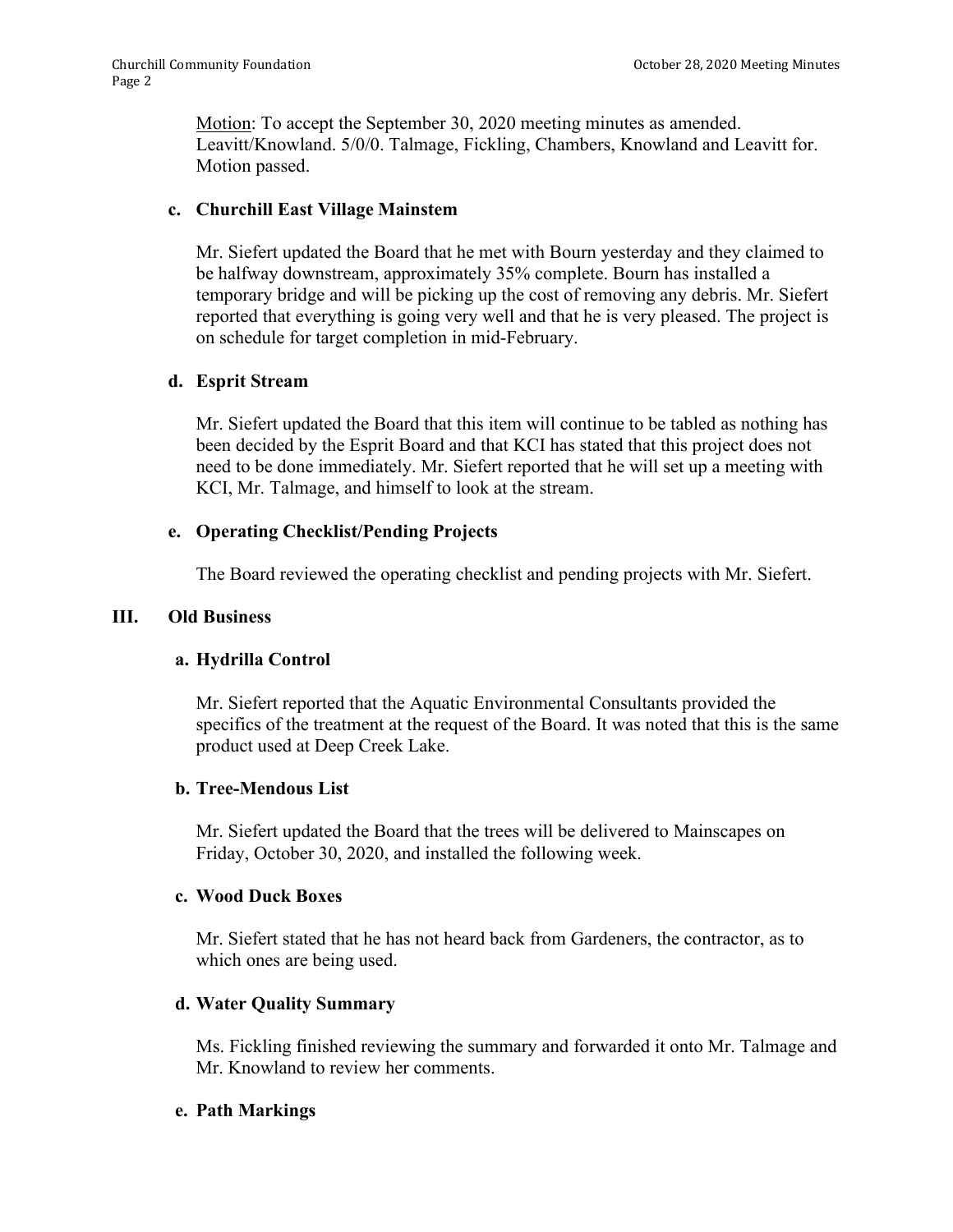This project is pending all the leaves to be out of the way.

#### **IV. New Business**

## **V. Next Meeting**

The next meeting of the Board of Directors for the Churchill Community Foundation will be Tuesday, December 8, 2020 at 7:30 p.m. at the Waters Landing Community Center or via web-conferencing depending on the current Maryland and CDC recommendations.

#### **VI. Adjournment**

Motion: To adjourn the October 28, 2020 Board meeting at 8:11 pm. Chambers/Leavitt. 6/0/0. Talmage, Fickling, Chambers, Knowland, Leavitt and Jones for. Motion passed.